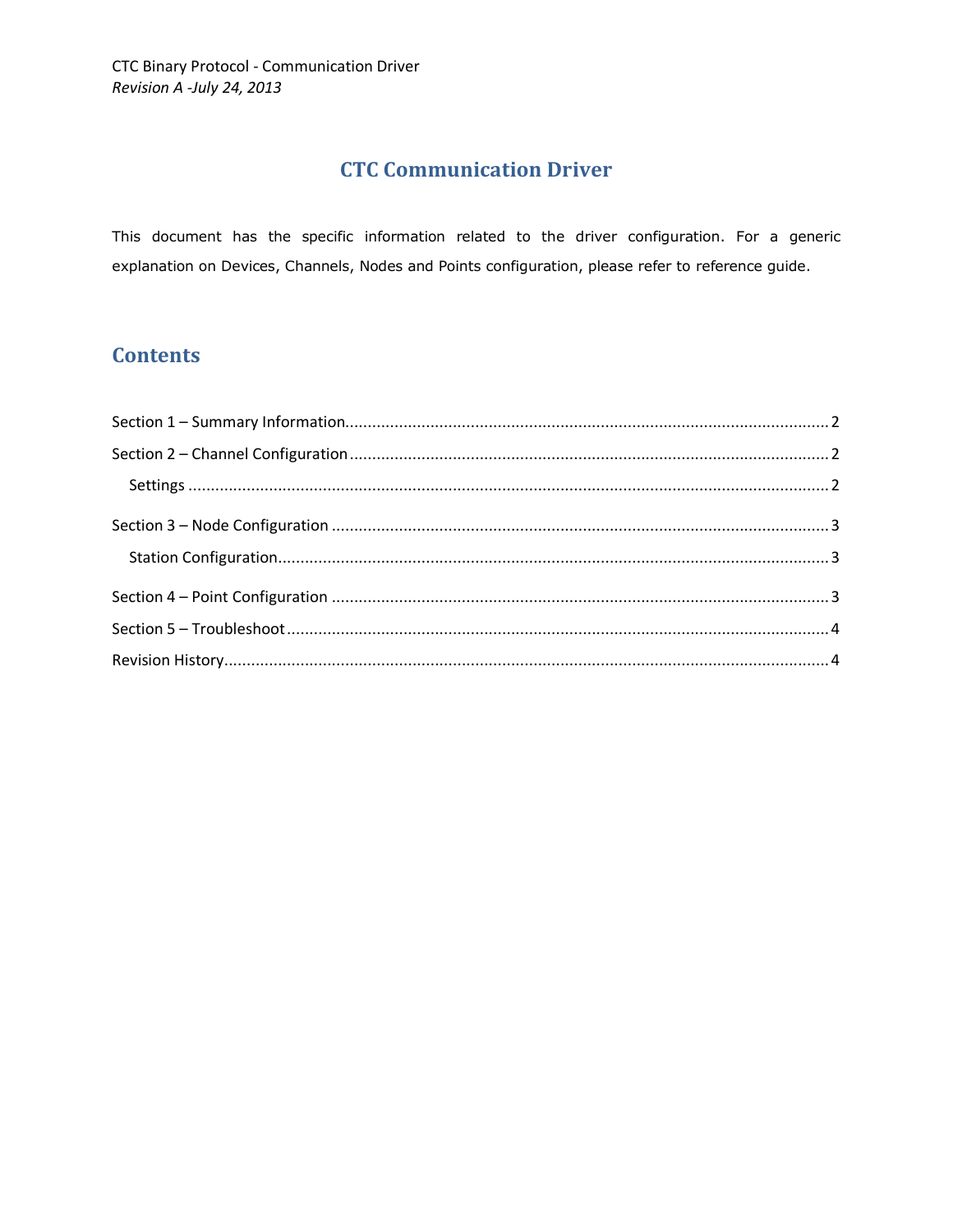## <span id="page-1-0"></span>**Section 1 – Summary Information**

**Communication Driver Name**: CTC

**Implementation DLL**: T.ProtocolDriver.CTC.dll

**Protocol**: Binary

**Interface**: TCP/IP and Serial

**Description**: CTC driver implements communication with controller compatibles with CTC Binary

Protocol.

**PLC types supported:** 5200 controller or any compatible.

#### **Supported Operands:**

| <b>Operand</b>      | Read | <b>Write</b> | Data Type    | <b>Address size</b> |
|---------------------|------|--------------|--------------|---------------------|
| R - Register        | ✓    | ✓            | <b>DWord</b> | 4 bytes             |
| AO - Analog Output  | ✓    | ✓            | Word         | 2 bytes             |
| AI - Analog Input   | ✓    |              | Word         | 2 bytes             |
| F - Flag            | ✓    | ✓            | <b>Bit</b>   | 1 bit               |
| DI-Digital Input    | ✓    |              | <b>Byte</b>  | 8 bits              |
| DO - Digital Output | ✓    | ✓            | Byte         | 8 bits              |

<span id="page-1-3"></span>**Table 1**

#### <span id="page-1-1"></span>**Section 2 – Channel Configuration**

#### <span id="page-1-2"></span>**Settings**

Serial channels:

- Default configuration for RTU mode : **DataBits**: 8 **StopBits**: 1 if parity is used, 2 if no parity

Set the other fields according to your Serial port configuration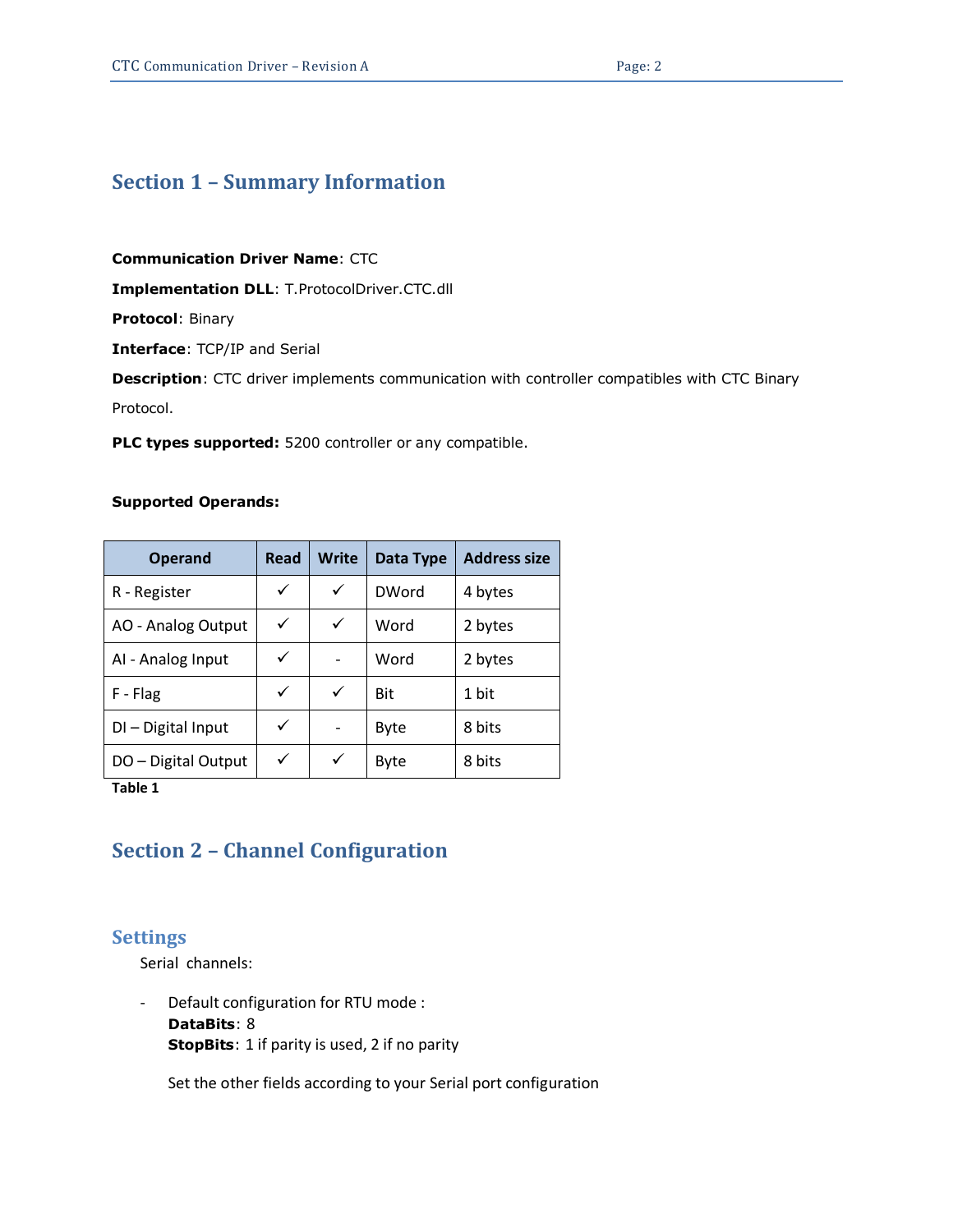TCP/IP channels:

- **NodeConnections**: Defines the maximum number of parallel requests that will be sent to each node (asynchronous communication)

### <span id="page-2-0"></span>**Section 3 – Node Configuration**

#### <span id="page-2-1"></span>**Station Configuration**

TCP/IP channels:

Station syntax: <IP address>

Where : <IP address> = IP address of the slave controller

Ex: 192.168.1.101

#### <span id="page-2-2"></span>**Section 4 – Point Configuration**

The syntax for the CTC communication points is: <Type><Number>

Where: <Type> indicates the memory area, the valid values are:

- R for Register
- AO for Analog Output
- AI for Analog Input
- F for Flag
- DI for Digital Input
- DO for Digital Output

For more information about the valid types, see the [Table 1:](#page-1-3)

<Number> indicates the data address in the memory area, from 1 to 65535

E.g.: R10 (Type= Register, Number = 10)